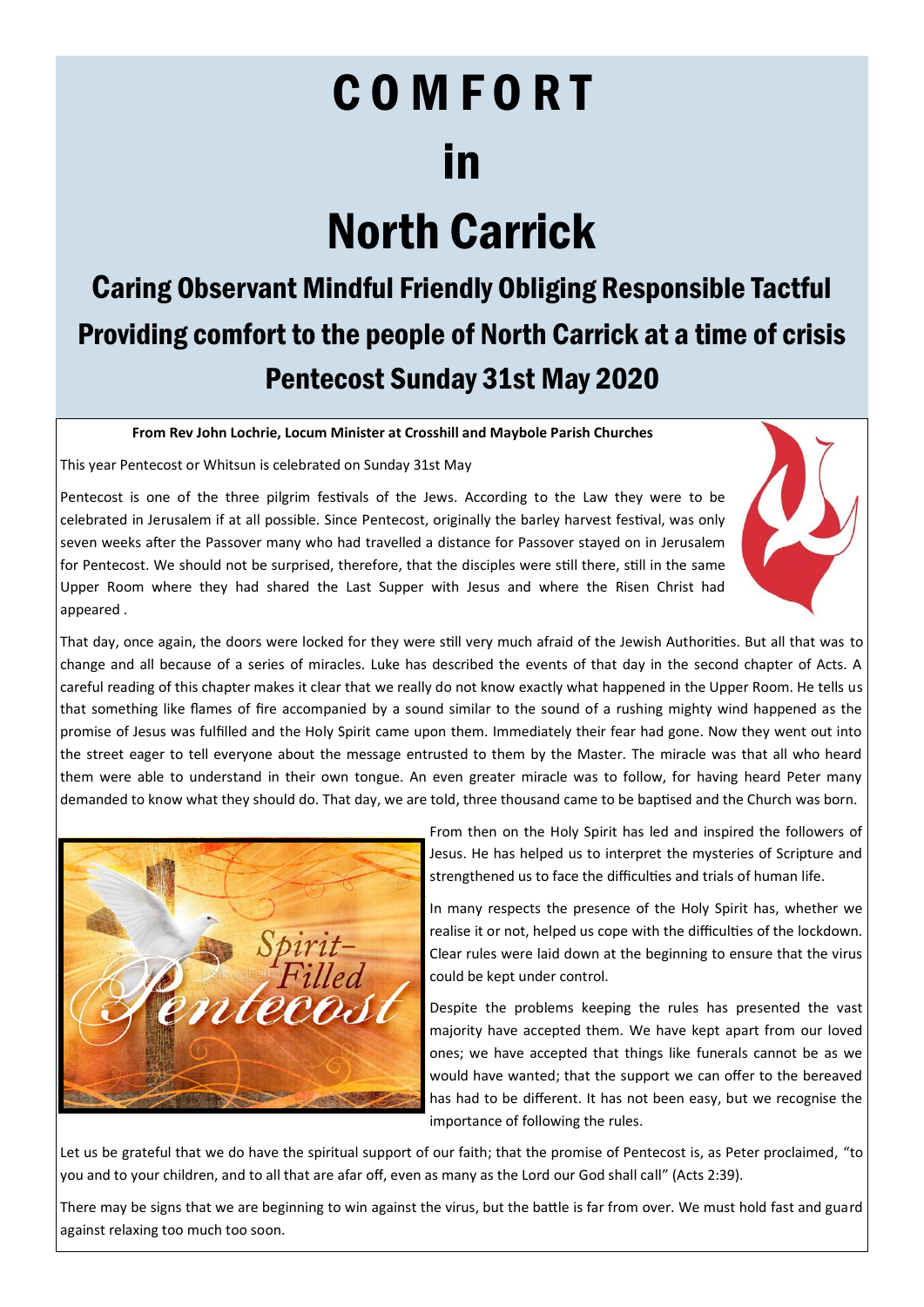#### **THE DAY OF PENTECOST**

(In Western Christianity, Pentecost was one of the days set aside for Baptism. It is believed that the term Whit Sunday derives from the custom of the newly baptised wearing white clothing, and from the white vestments worn by the clergy on such occasions).

In Jewish culture, Pentecost was a great festival. The word means 'fiftieth', as it fell on the fiftieth day after the Passover. Pentecost was an agricultural festival, and Jerusalem was packed with pilgrims from near and far at this celebration.

We can never say for certain exactly what happened at Pentecost. The scene described in Acts 2:1-13 is laden with symbolic images, and suggests that the disciples, gathered together in one place, experienced God's Spirit in a way they had never done before, and so profoundly that onlookers thought they were drunk!

Today, we may encounter God's Spirit in many places. The Spirit of God, as Jesus warns us in St. John's Gospel, cannot be tied to one particular location. In a conversation with Nicodemus, Jesus says the Spirit is like the wind—it blows where it wills, and it comes and goes as it pleases.

C.S. Lewis, the British poet, writer and robust defender of Christianity, became an atheist at the age of fifteen. His conversion to Christianity was most unconventional. He and his brother Warren set out one day for Whipsnade Zoo, near Dunstable in Bedfordshire. "When we set out I did not believe that Jesus Christ is the Son of God, and when we reached the zoo I did." On that motorcycle journey, he felt the Spirit's promptings!



Many would say that they have felt 'touched' or 'nudged' by the Holy Spirit in an unusual way, or in an unlikely place. It is possibly more often during worship that the Spirit makes its presence known most strongly. Such was the experience of David Livingstone, who, feeling touched by the Spirit in a village church at Blantyre, took the Christian Gospel to the African continent.

It may well be that the disciples had gathered for worship. Whatever their purpose, the Spirit of God is a transforming one. On the Day of Pentecost, they experienced a power that turned fearful men into fearless messengers of the Gospel. Let it be our prayer that Pentecost will happen again, and keep on happening, transforming our lives as it did the lives of those disciples, and letting God breathe on us, in us, and through us, now and at all times.

"Breathe on me, Breath of God,

direct my heart's desire,

till every earthly part of me

glows with your holy fire." **Rev Gerald Jones Rev Gerald Jones** 

#### **Breathe on me, Breath of God**

This Sunday is Pentecost when we celebrate the coming of the Holy Spirit upon the Disciples following Christ's ascension, but sometimes we can forget that this was not the first time we hear about the Spirit.

In the very first sentence of the Bible in the Book of Genesis, the earth is described as a 'formless void' and that a 'wind from God swept over the face of the waters'. The Hebrew word used for this wind is ruakh (pronounced ru-ach, with the same ch sound as in loch). This is the same Hebrew word that is used for breath which helps us to understand what is meant by this wind from God.

Our ability to take a breath is what indicates that we are alive and in this way the Spirit of God sustains the world. At the very beginning, God's wind or Spirit is God's own personal presence upon the earth which brings about life and sustains all that is.

From this point on, we hear of the Spirit empowering people to do certain tasks culminating in Jesus who received the Spirit at his baptism. However, as we recall these different appearances of the Spirit in Scripture, we should be careful to remember that the Spirit is not just in the past.

The Spirit continues to work in our world, even in those places and times that seem as dark and chaotic as described in Genesis, pointing to Christ, sustaining us, and transforming lives.

Breathe on me, Breath of God,

fill me with life anew,

that I may love the way you love,

and do what you would do.

(Edwin Hatch)

**Matthew Wyllie**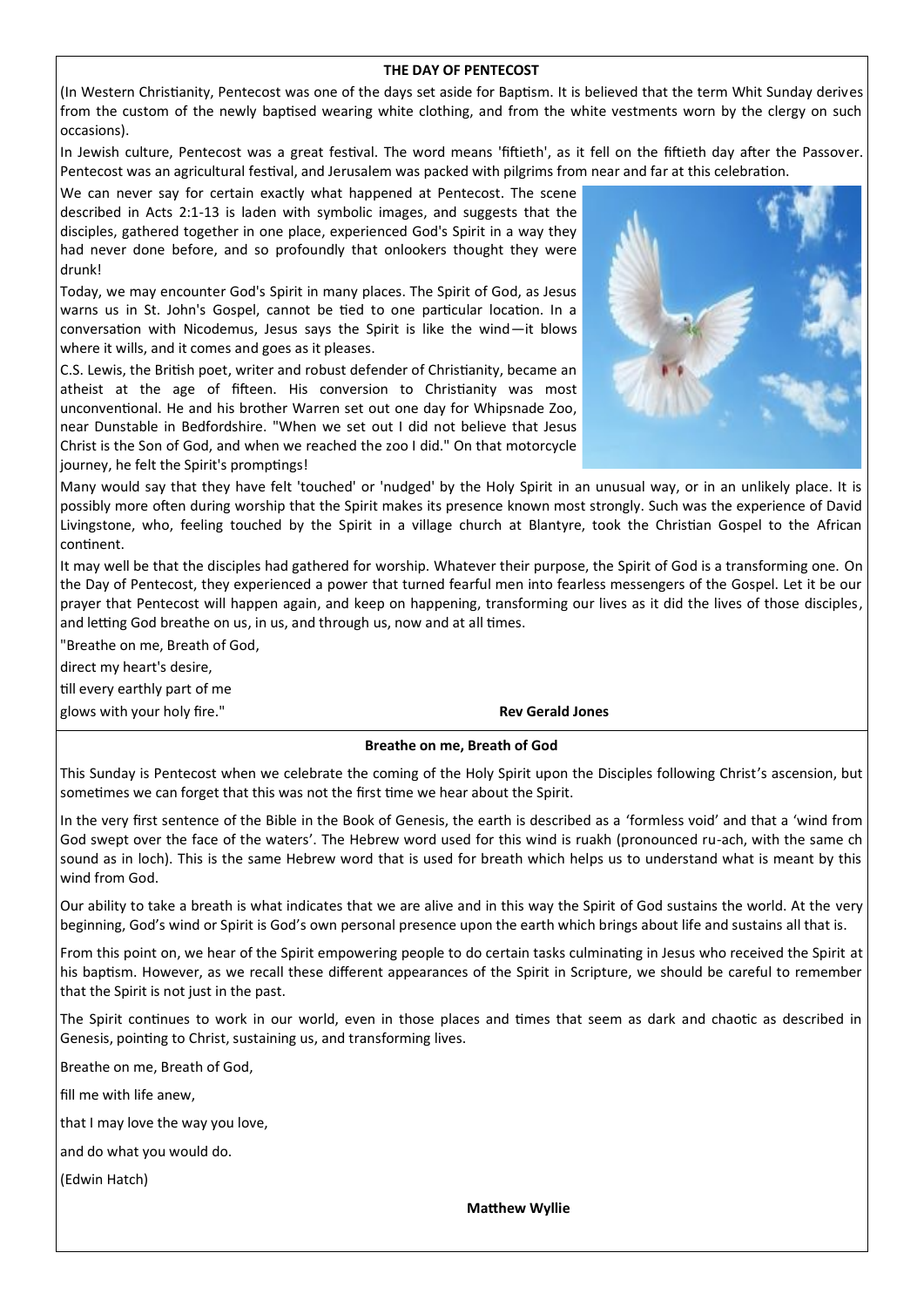From Marguerite Hunter Blair, Chair of Our Lady and St Cuthbert's Parish Pastoral Council

This Sunday is Pentecost Sunday and we celebrate the power of the Holy Spirit in us all. When we get together as Christians we can use this power from the Holy Spirit to improve our lives and the lives of others in our communities. Galatians 5:25 If we live in the Spirit, let us also follow the Spirit.

Pat and I brought up our family of five children in a village called Spa in Co Down, well known because it had a pretty good rugby club and golf course. But the area was also well known for having a particularly high incidence of young suicides. Twenty years ago, the local churches got together to do something about this and set up The Edge.

The Edge is a youth and community centre with a Christian ethos that aims to work with local churches, community groups and schools to empower young people and the wider community to achieve their full potential spiritually, mentally, socially and physically. Our neighbours, who are elders of the First Presbyterian Church, were at the forefront of this amazing project which is still going strong today.

We caught up with them last week to see how they were getting on during these challenging times. Theirs is a house full of music and singing and Fiona and her son Mathew are going to be recording a version of the Gaelic Blessing by Sam Horner this week. I hope to send on a link soon.

I would like to dedicate the Gaelic Blessing to our wonderful parishioner, friend, and good neighbour—Nessie Connolly—on her 90th birthday this weekend. Happy Birthday Nessie!

### MAY YOUR LIFE IN THIS WORLD

- Be a happy one
- May the sun be warm and
- May the skies be blue
- And may each storm that comes your way
- Clear the air for a brighter day
- May the saints and Saviour watch over you
- As you make your way
- Through this old world of ours
- As you see the beauty of
- The morning dew
- As you smell those summer flowers
- As you pass away the hours
- May the saints and Saviour watch over you
- As you spend your time
- With your friends and your family
- As you see the warmth and love they have for you
- As you see the wars and hate
- That others radiate
- May the Saints and Saviour watch over you

*Nessie is pictured on the right of this Christmas lunch photo with some of St Cuthbert's parishioners*